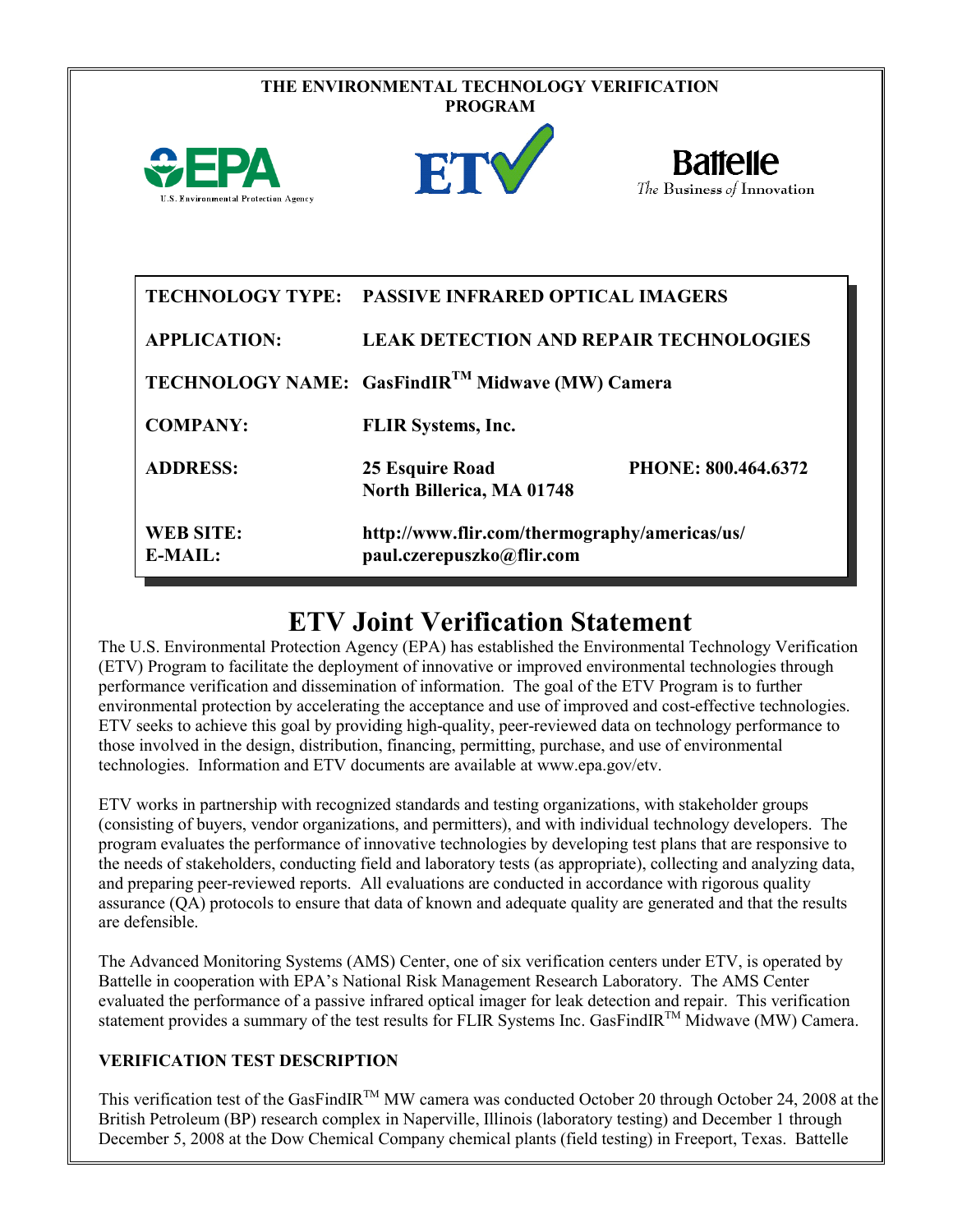coordinated this verification test with support from BP, the Dow Chemical Company, the American Chemical Council, and the Texas Chemistry Council.

This verification test utilized simulated gas leaks of select chemicals in a laboratory environment and under real world conditions at a chemical plant in Freeport, TX. The ability of the FLIR GasFindIR<sup>TM</sup> MW camera to qualitatively detect gas leaks of select chemicals by visual images relative to a quantitative concentration measurement made by a portable monitoring device acceptable under U.S. EPA Method 21 was verified. Reference sampling with the portable monitoring device acceptable under U.S. EPA Method 21 was conducted to determine the mass rate of specific chemical species emitted from each leak observed with the FLIR GasFindIR<sup>TM</sup> MW camera.

During both the laboratory and field testing, the FLIR GasFindIR<sup>TM</sup> MW camera was operated by a representative of FLIR. This verification test utilized two additional individuals to confirm the observation of a leak in an effort to eliminate operator bias. The two additional confirming individuals were the Battelle verification test coordinator, and a verification test team member. The use of three individuals to confirm a chemical leak is not standard practice when using the FLIR GasFindIR<sup>TM</sup> camera; typical operation relies on a single operator.

The detection of a gas leak in either the laboratory or field setting was determined by the camera operator and the two confirming individuals that reported the results qualitatively as either a "detect" or "non-detect." All three individuals must have agreed on the results for the observation to be considered detectable. When all three individuals did not agree, the observation was reported as a non-detect. A non-detect was also recorded if the camera operator did not observe a gas leak (i.e., no confirmation of a non-detect was performed). Each observation was conducted using the eyepiece of the FLIR GasFindIR<sup>TM</sup> MW camera.

The test quality assurance plan (TQAP) for this verification test indicated that field testing would be conducted at two field sites. Due to production scheduling issues, a second field site could not be obtained in a timely manner and this verification test was completed using the laboratory results and the results from one field test site. Confirmation from a second field site was obtained while completing this report. Field testing at the second site occurred in March 2010. The reader is encouraged to contact either FLIR Systems or the Texas Chemical Council to obtain the results of testing completed at a second field site.

The GasFindIR<sup>TM</sup> MW camera was verified by evaluating the following parameters:

- *Method Detection Limit* The minimum mass leak rate that all three individuals observed using the  $GasFindIR<sup>TM</sup> MW$  cameras under controlled laboratory conditions. This parameter was not evaluated duringthe field testing phase.
- *Detection of Chemical Gas Species Relative to a Portable Monitoring Device* **The ability of the** GasFindIR<sup>TM</sup> MW camera to qualitatively detect a gas leak by visual images relative to a quantitative concentration measurement made by a portable monitoring device acceptable under U.S. EPA Method 21. This parameter was evaluated in both the laboratory and field testing phases.
- *Confounding Factors Effect* Background material, wind speed, and stand-off distance were carefully controlled during laboratory testing to observe their effects on the method detection limit. Background materials used were either curved metal gas cylinders or cement board; wind speed was controlled to zero, 2.5, and five mile per hour (mph); and stand-off distances were maintained at either 10 or 30 feet (ft). During field testing, these variables as well as meteorological conditions were recorded.
- *Operational Factors* Technology ease of use, cost, user-friendliness of vendor software, troubleshooting, downtime, and other parameters such as these were recorded.

QA oversight of verification testing was provided by Battelle and EPA. Battelle QA staff conducted technical systems audits of both the laboratory and field testing, and Battelle QA staff conducted a data quality audit of at least 10% of the test data. This verification statement, the full report on which it is based, and the TQAP for this verification test are available at www.epa.gov/etv/centers/center1.html.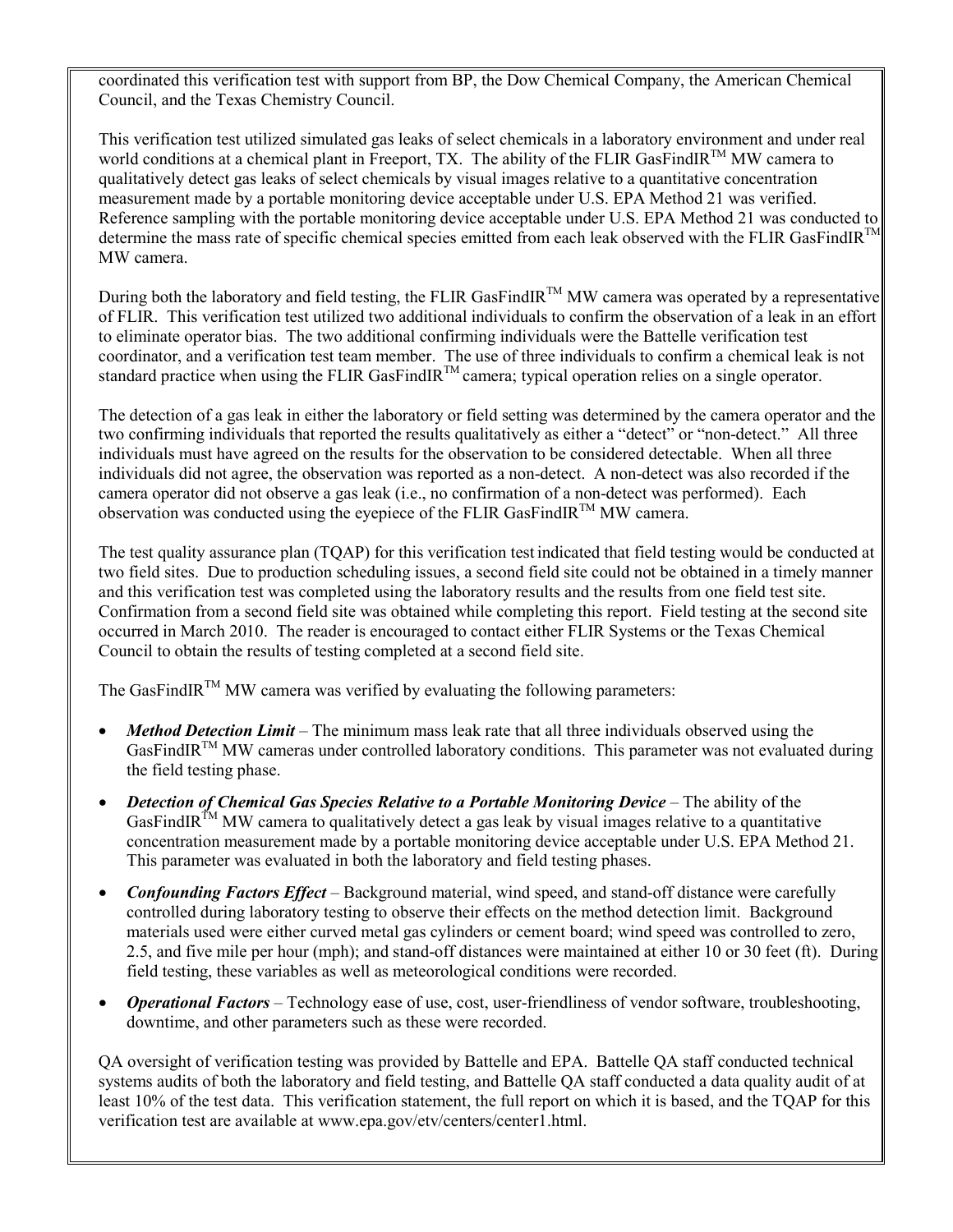#### **TECHNOLOGY DESCRIPTION**

The following is a description of the FLIR GasFindIR<sup>TM</sup> MW camera technology, based on information provided by the vendor. The information provided below was not verified in this test.

The GasFindIR™ MW camera implements focal plane arrays and optical systems that are tuned to very narrow spectral infrared ranges to enable the camera to detect the infrared energy emitted from certain gases. Images are processed and enhanced by the GasFindIR High Sensitivity Mode<sup>TM</sup> feature to show the presence of gases against stationary backgrounds. Gases that are detectable by the GasFindIR<sup>TM</sup> camera appear on screen as light-colored or gray smoke.

The GasFindIR™ MW camera is designed for use in industrial environments and operates in wide temperature ranges. The GasFindIR<sup>TM</sup> MW camera is a real-time infrared camera that scans at 30 hertz (30 images per second). The camera includes a 25-millimeter (mm) wide-angle lens for scanning a variety of components and operations. For longer-range needs, 50-mm and 100-mm lenses are available from FLIR Systems.

#### **VERIFICATION RESULTS**

*Method Detection Limits and Detection of Chemical Gas Species Relative to a Portable Monitoring Device.* Method detection limits were determined during laboratory testing with the FLIR GasFindIR<sup>TM</sup> MW camera. The ability of the FLIR GasFindIR<sup>TM</sup> MW camera to qualitatively detect a gas leak by visual images relative to a quantitative concentration measurement made by a portable monitoring device acceptable under U.S. EPA Method 21 was assessed during both laboratory and field testing. After the camera method detection limit had been determined for a particular chemical under the specified test conditions in the laboratory, the leak was sampled by the Method 21 compliant monitoring device to determine if it was capable of detecting the chemical leak. Table 1 presents results for the FLIR GasFindIR<sup>TM</sup> MW camera and the Method 21 compliant monitoring device obtained during laboratory testing.

During field testing, a portable Method 21 compliant monitoring device was used to screen each leaking component as part of the reference sampling method used. Table 2 reports the responses of the monitoring device when screening leaking components and identifies whether the FLIR GasFindIR™ MW camera was able to detect the chemical leak from the leaking component. The chemical-specific mass emission rate from the leaking component, determined by the reference method, is also provided.

During field testing, daily meteorological conditions were obtained from the Dow Chemical Company's on-site meteorology station. Although the wind speed and daily maximum and minimum temperatures were obtained from this station, the actual meteorological conditions at each leak location monitored on the site are unknown.

*Influence of Confounding Factors.* Stand-off distance, wind speed, and background material affected the performance of the FLIR GasFindIR™ MW camera. For example, increasing the stand-off distance from the leak increased the method detection limits and increasing the wind speed also increased the method detection limits. Changing to an optional magnifying camera lens that can be purchased separately lowered the method detection limit.

*Operational Factors.* The FLIR GasFindIR™ MW camera was found to be easily set up and ready to deploy in 10 minutes. The camera is light (approximately 4.6 pounds) and operated on batteries when performing visual screening of leaking components. The FLIR GasFindIR<sup>TM</sup> MW camera may also use optional lenses that can be used to further magnify the images. Because the camera was operated by FLIR and there were some disagreements on detections with the two other confirming individuals, the ability of the operator may influence the operation of the camera. The FLIR GasFindIR™ MW camera is not intrinsically safe, and cannot be used in explosive atmospheres or environments.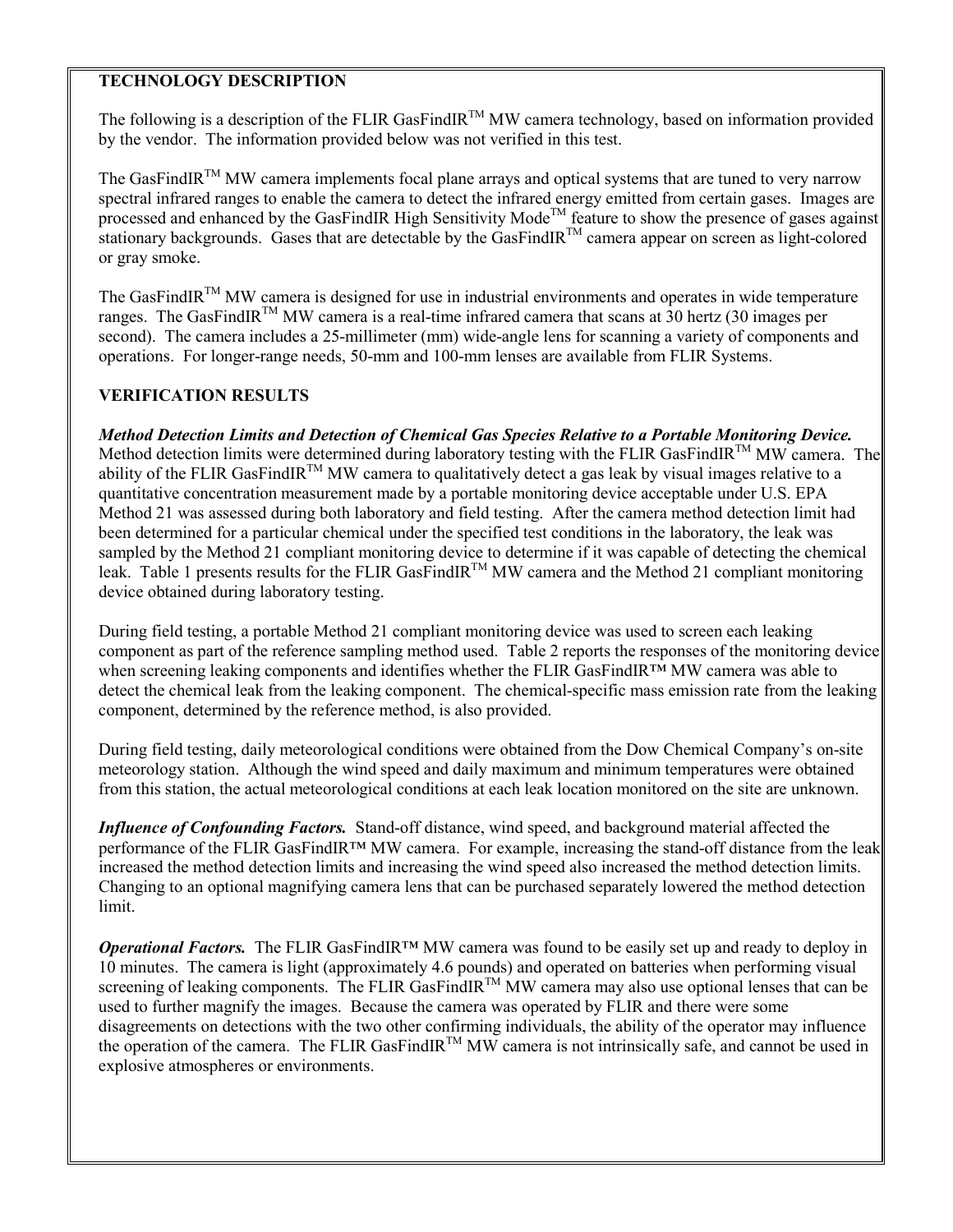## **Table 1. Summary of FLIR GasFindIRTM MW Camera Method Detection Limits(a) and Percent Agreement with a Method 21 Monitoring Device During Laboratory Testing**

|                    | <b>Method Detection Limit (g/hr)</b> |                       | <b>Agreement with Method 21 Monitoring</b><br><b>Device</b> |                          |  |
|--------------------|--------------------------------------|-----------------------|-------------------------------------------------------------|--------------------------|--|
| Compound           | <b>Minimum</b>                       | <b>Maximum</b>        | <b>Total No. of Tests</b><br>Performed                      |                          |  |
|                    |                                      |                       |                                                             | <b>Percent Agreement</b> |  |
| 1,3-butadiene      | 1.3                                  | 2.7                   |                                                             | $100\%$                  |  |
| Acetic acid        | $\leq 0.02$                          | $\leq 4.6^{(b), (c)}$ | 11                                                          | $100\%$                  |  |
| Acrylic acid       | 0.92                                 | 1.2                   | 4                                                           | $100\%$                  |  |
| Benzene            | 0.35                                 | $35^{(c)}$            | 12                                                          | $100\%$                  |  |
| Methylene chloride | 4.9                                  | $> 70^{\rm (c)}$      | No data $^{(d)}$                                            |                          |  |
| Ethylene           | 0.35                                 | $278^{(c)}$           | 8                                                           | 100%                     |  |
| Methanol           | 0.28                                 | $22^{(c)}$            |                                                             | No data $^{(d)}$         |  |
| Pentane            | $\leq 0.28$                          | $28^{(c)}$            | 16                                                          | 100%                     |  |
| Propane            | $\leq 0.44$                          | $13^{(c)}$            |                                                             | No data $^{(d)}$         |  |
| Styrene            | 0.35                                 | 0.70                  |                                                             | $100\%$                  |  |

(a) Minimum and maximum method detection limits shown were measured at a zero-mph wind speed unless otherwise noted.

(b) Measured at a 2.5-mph wind speed.

(c) Measured at a 5-mph wind speed.

(d) Percent agreement was not evaluated for methylene chloride, methanol, and propane because these compounds have an ionization potential greater than the energy which could be supplied by the Industrial Scientific IBRID MX6 with photoionization detector.

The cost of the FLIR GasFindIR<sup>TM</sup> MW camera is \$64,950 and includes an intelligent battery charger and three lithium ion batteries, an alternating current power supply, a video cable, a personal video recorder and battery, audio/video cable for the personal video recorder, camera neck strap, shipping/carrying case, and operating manual.

The cost of optional 50-mm and 100-mm lenses for the FLIR GasFindIR<sup>TM</sup> MW camera is \$7,500 and \$9,950, respectively.